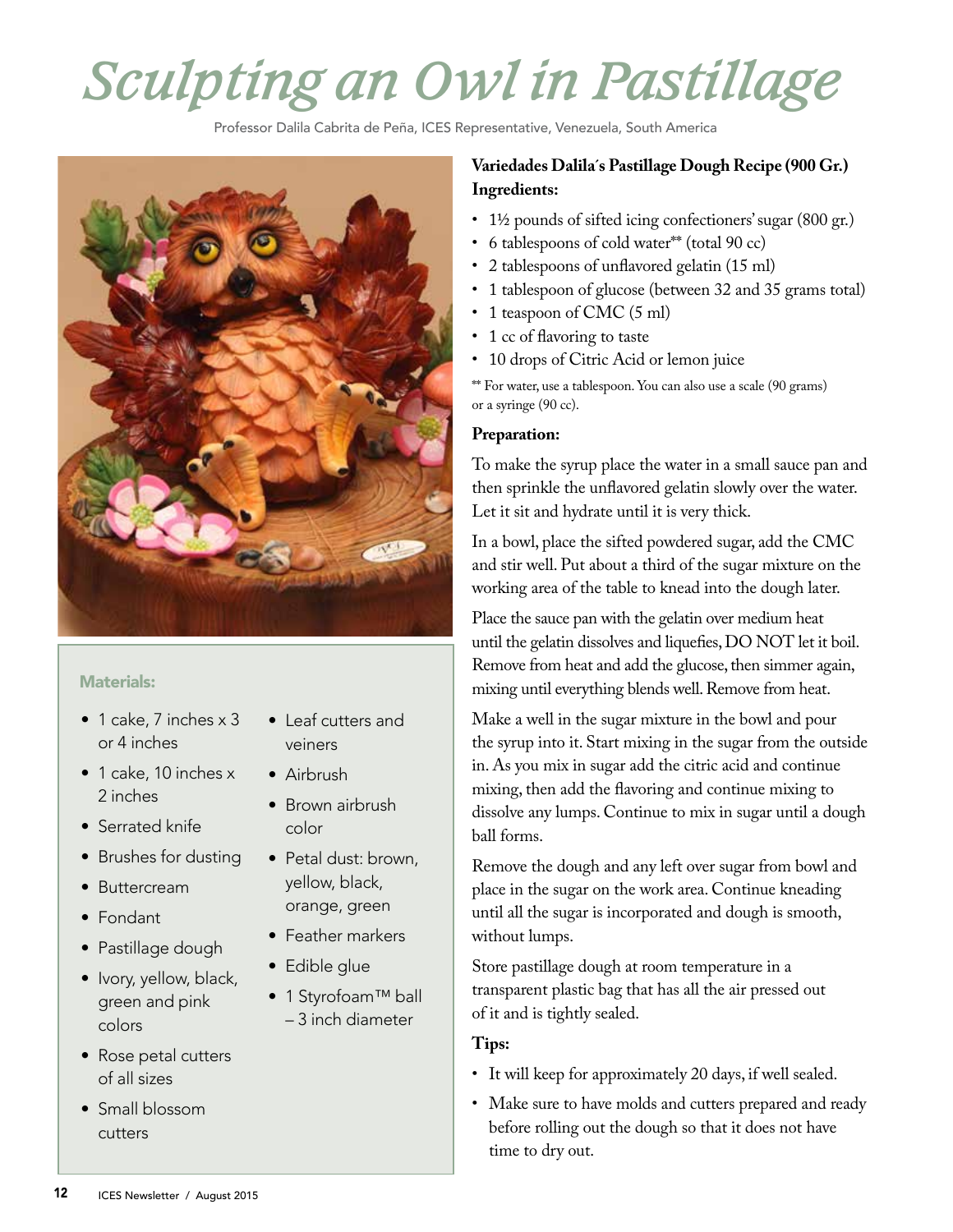- In the event of a crust forming on the Pastillage, due to air getting into the bag, remove the crust by scraping or cutting then knead the dough. DO NOT knead the crusty bits into the dough.
- Always knead the paste with confectionary sugar.

#### **Instructions:**

**Step 1:** Cover a 10 inch round base cake with ivory fondant. Mark sides of cake in a wood grain and the top with "rings" like a tree stump. Use airbrush



and brown color to shade the stump and set aside to dry.

### **Step 2:** Carve the 7 inch cake into an oval owl shaped body, notice the flat bottom (use a cardboard base) and that the front of the owl is rounded at



the bottom and gets smaller as it goes up. Then cover with ivory colored fondant. For the head I used a Styrofoam™ ball covered in fondant and attached to the body with wooden skewers. The head may be made of carved cake, if desired. If cake is used, remember to use supports in the body.

**Step 3:** To make the owl wings, roll out ivory colored pastillage dough and cut two large teardrops using a large rose petal cutter.



Make a diagonal cut across the large end of the teardrops to make the wing shaped bases. Turn wings so that you have a left and a right wing. Glue two toothpicks to the diagonal cut edges. These will be used to attach the wings to the body.



**Step 4:** Start making the feathers using a feather marker. Mix some pastillage with fondant paste and roll out very thin. Press on the feather marker and with a sharp knife trim the excess from the sides. Glue feathers to the wings



starting at the pointed end with longer feathers and then work to the wide end with the feathers getting shorter. Use little bits of tissue to give the feathers movement. Allow to dry, turn over and repeat for the backs of the wings.



**Step 5:** Once dry remove tissue and airbrush with brown color on both sides. While the wings dry, use the time to shade the base of the body with the airbrush; then insert wings into the owl body, one on each side.

**Step 6:** The feathers on the body are applied from the bottom up to the neck, both front and back. They are made using thinly rolled pastillage/fondant mixture and



a rose petal cutter. Once cut out, vein them on the feather marker. Dust and shade them with petal dust, glue them to the body in overlapping rows. Remember to give them a little movement.

**Step 7:** When you reach the head, use a smaller rose petal cutter and make them as you did for the body. Cover the head with feathers, leaving the center of the face. The feathers on the back of the head will come up over the top and down to the top of the open space. At the top of the head add two small "ears" that stand up and out from the head.





*(Continued on page 21)*